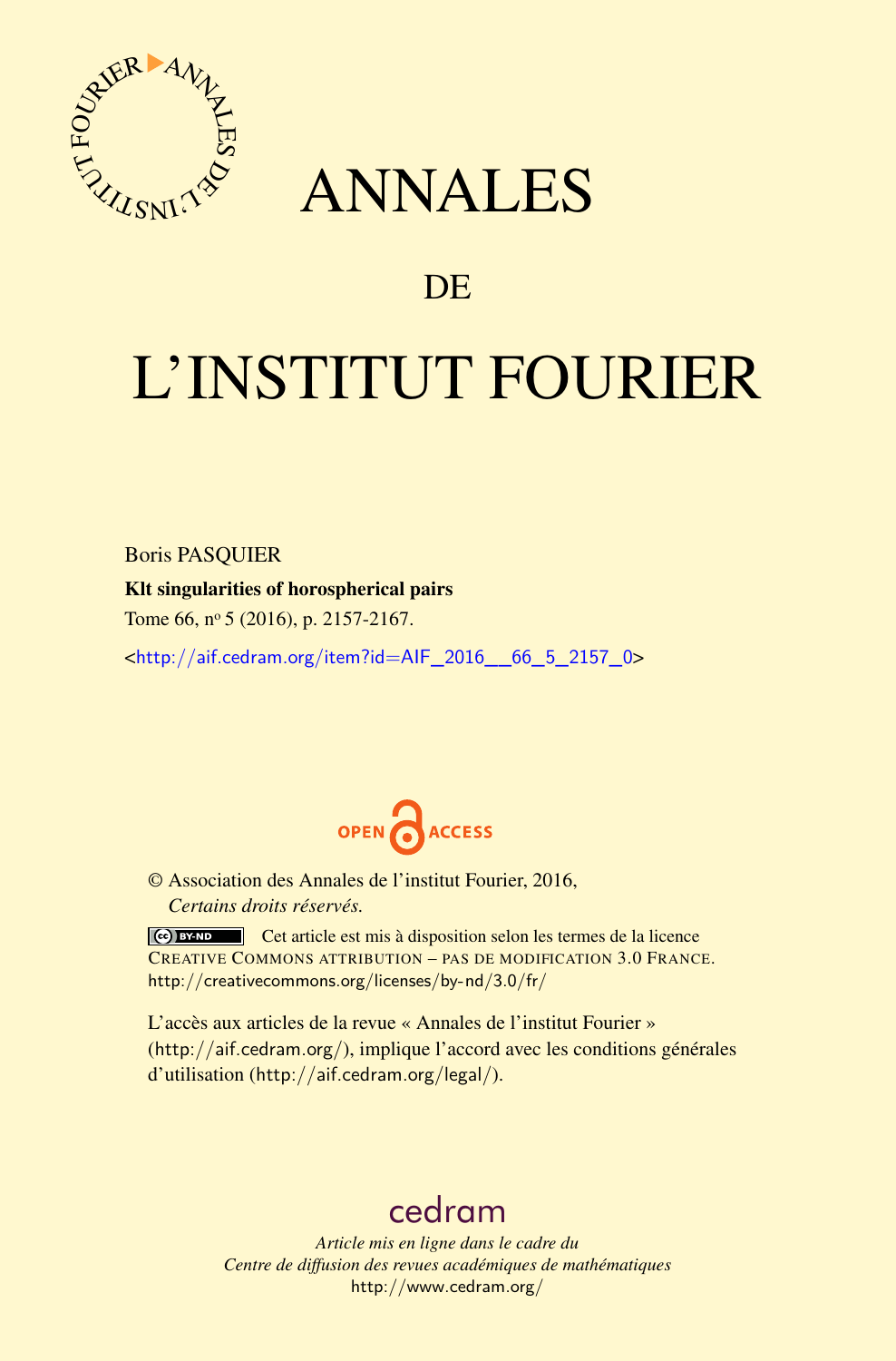#### KLT SINGULARITIES OF HOROSPHERICAL PAIRS

**by Boris PASQUIER (\*)**

Abstract. — Let *X* be a horospherical *G*-variety and let *D* be an effective Q-divisor of *X* that is stable under the action of a Borel subgroup *B* of *G* and such that  $D + K_X$  is Q-Cartier. We prove, using Bott–Samelson resolutions, that the pair  $(X, D)$  is klt if and only if  $[D] = 0$ .

Résumé. — Soient *X* une *G* variété horosphérique et *D* un Q-diviseur de *X* stable sous l'action d'un sous-groupe de Borel *B* de *G* et tel que  $D + K_X$  est Q-Cartier. Nous démontrons, en utilisant les résolutions de Bott-Samelson, que la paire  $(X, D)$  est klt si et seulement si  $|D| = 0$ .

#### **1. Introduction**

One of the biggest family of pairs we can consider in the log Minimal Model Program is the family of pairs with klt (Kawamata log terminal) singularities. Hence, it is useful to be able to characterize klt pairs. In this paper, we give a very simple characterization of klt pairs for horospherical varieties.

Let *X* be a normal algebraic variety over  $\mathbb C$  and let *D* be an effective  $\mathbb Q$ divisor such that  $D+K_X$  is Q-Cartier. If the pair  $(X, D)$  has klt singularities (see Definition [2.1\)](#page-2-0) then  $[D] = 0$  (i.e.  $D = \sum_{D_i \text{ irreducible}} a_i D_i$  with  $a_i \in$ [0*,* 1[). The inverse implication is false in general. In [\[1\]](#page-10-0), V. Alexeev and M. Brion proved that, if *X* is a spherical *G*-variety and *D* is an effective Q-divisor of *X* such that  $D + K_X$  is Q-Cartier,  $|D| = 0$  and  $D = D_G + D_B$ where  $D_G$  is G-stable and  $D_B$  is stable under the action of a Borel subgroup *B* of *G*, then  $(X, D_G + D'_B)$  has klt singularities for general  $D'_B$  in  $|D_B|$ .

Here, we prove the following result.

Keywords: klt pairs, flag varieties, horospherical varieties, Bott–Samelson resolutions. Math. classification: 14E30, 14M15, 14M27.

<sup>(\*)</sup> I would like to thank Cédric Bonnafé for his shorter proof of Proposition [5.1.](#page-9-0)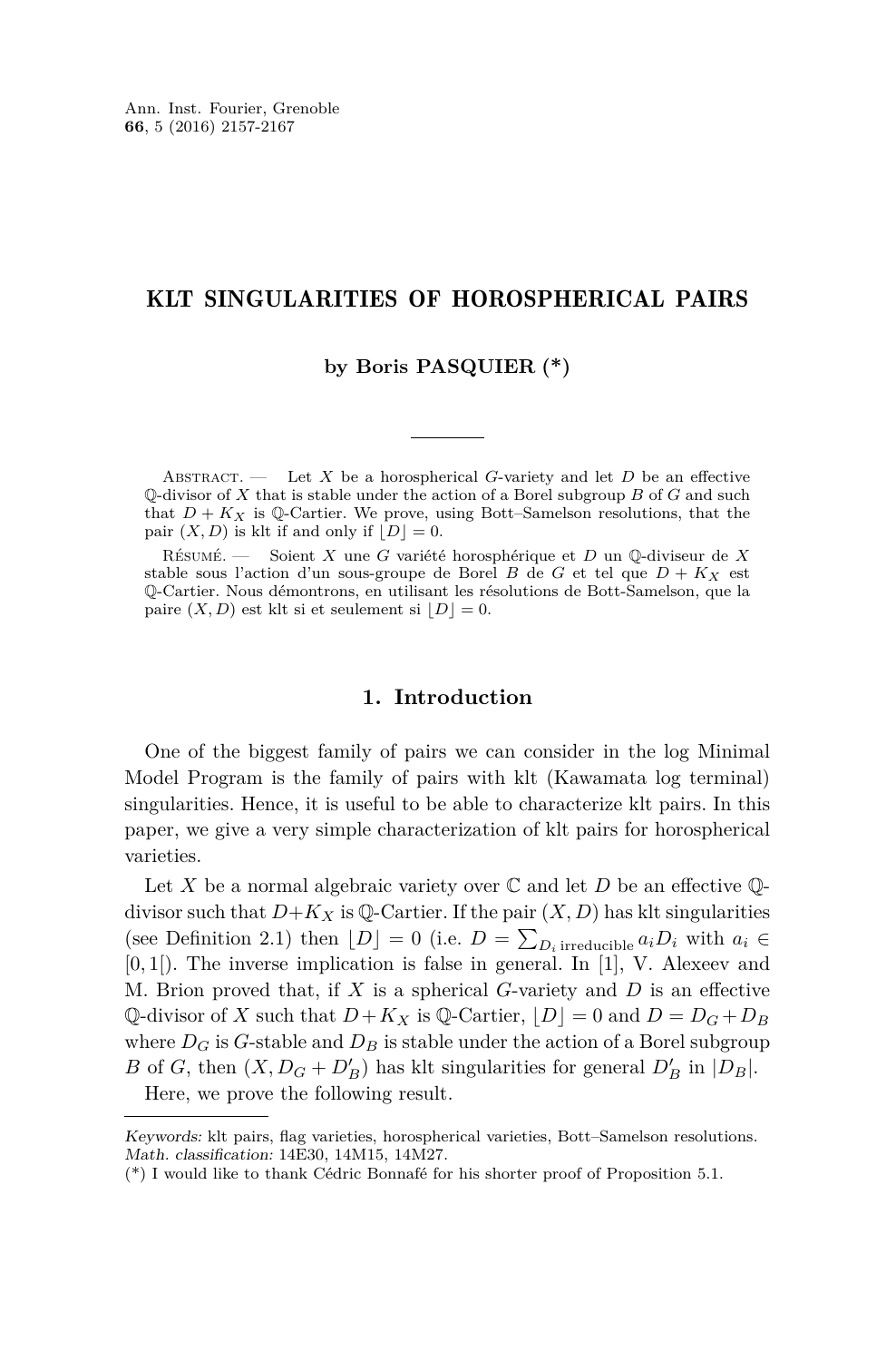THEOREM 1.1. — Let *X* be a horospherical *G*-variety and *D* be an effective *B*-stable Q-divisor of *X* such that  $D+K_X$  is Q-Cartier and  $|D|=0$ , then  $(X, D)$  has klt singularities.

This result is even new in the particular case of flag varieties. Nevertheless, we can notice that S. Kumar and K. Schwede proved that for any Richardson variety  $X$ , there exists an effective  $\mathbb{Q}$ -divisor  $D$  of X (with  $|D|=0$  and) such that  $(X, D)$  has klt singularities [\[6\]](#page-11-0).

The strategy of the proof is the following. In Section [3,](#page-3-0) we recall the definitions and some properties of Bott–Samelson resolutions of any flag variety  $G/P$ . In particular, they are log resolutions and the klt singularity condition in the case of flag varieties becomes equivalent to some inequalities on the root systems of *G* and  $P \subset G$ , which we prove in Section [5.](#page-9-1) And in Section [4,](#page-6-0) we deduce the horospherical case from the case of flag varieties, using that any horospherical variety admits a desingularization that is a toric fibration over a flag variety (i.e. a fibration over a flag variety whose fiber is a smooth toric variety).

#### **2. Notations and definitions**

<span id="page-2-1"></span>In all the paper, varieties are algebraic varieties over C. We first recall the definition of klt singularities.

<span id="page-2-0"></span>DEFINITION 2.1. — Let X be a normal variety and let D be an effective Q-divisor such that  $K_X + D$  is Q-Cartier. The pair  $(X, D)$  is said to be klt (Kawamata log terminal) if for any resolution  $f: V \longrightarrow X$  of *X* such that  $K_V = f^*(K_X + D) + \sum_{i \in \mathcal{E}} a_i E_i$  where the  $E_i$ 's are distinct irreducible divisors, we have  $a_i > -1$  for any  $i \in \mathcal{E}$ .

Remarks 2.2.

- (1) In fact, it is enough to check the above property for one log-resolution to say that a pair  $(X, D)$  is klt. A log-resolution of  $(X, D)$  is a resolution  $f$  such that, the exceptional locus  $\text{Exc}(f)$  of  $f$  is of pure codimension one and the divisor  $f_*^{-1}(D) + \sum_{E \subset \text{Exc}(f)} E$  has simple normal crossings (where  $f_*^{-1}(D)$  is the strict transform of *D* by *f*).
- (2) The condition " $a_i > -1$  for any  $i \in \mathcal{E}$ " can be replaced by:  $|D| = 0$ and for any  $i \in \mathcal{E}$  such that  $E_i$  is exceptional for  $f, a_i > -1$ .

In all the paper, *G* denotes a connected reductive algebraic group over  $\mathbb{C}$ . Let *T* be a maximal torus in *G* and let *B* be a Borel subgroup of *G* containing *T*. We denote by  $R$  the root system of  $(G, B, T)$ , by  $R^+$  the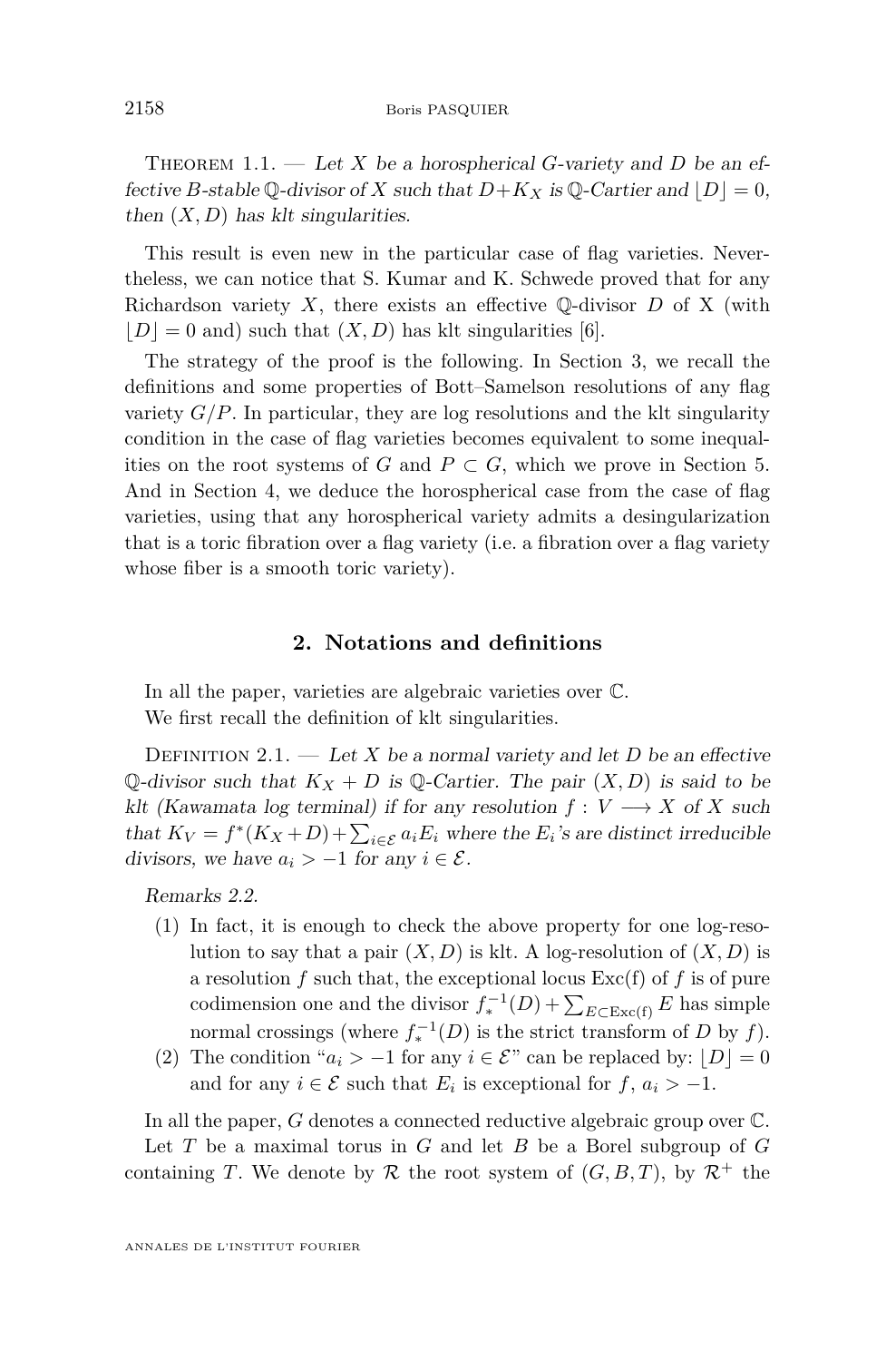set of positive roots and by  $\mathcal S$  the set of simple roots. For any simple root  $\alpha \in \mathcal{S}$  we denote by  $s_{\alpha}$  the corresponding simple reflection of the Weyl group  $W = N_G(T)/T$ . By abuse of notation, for any *w* in *W*, we still denote by *w* one of its representative in *G*. We denote by  $w_0$  the longest element of *W*.

Let  $P$  be a parabolic subgroup of  $G$  that contains  $B$ . Denote by  $\mathcal I$  the set of simple roots of *P* (in particular, if  $P = B$  we have  $\mathcal{I} = \emptyset$  and, if  $P = G$  we have  $\mathcal{I} = \mathcal{S}$ . Conversely, for any  $\mathcal{I} \subset \mathcal{S}$ , we denote by  $P_{\mathcal{I}}$  the parabolic subgroup of  $G$  containing  $B$  whose set of simple roots is  $I$ .

Denote by  $W_P$  the subgroup of W generated by  $\{s_\alpha \mid \alpha \in \mathcal{I}\}\$ . Also denote by  $W^P$  the quotient  $W/W_P$ . We identify  $W^P$  with the set of minimal length representatives in  $W$  and we denote by  $w_0^P$  the longest element of  $W^P$ .

The Bruhat decomposition of *G* in  $B \times B$ -orbits gives the following decomposition of *G/P*:

$$
G/P = \bigsqcup_{w \in W^P} BwP/P.
$$

Moreover the dimension of a cell *BwP/P* equals the length of *w*. In particular, the length of  $w_0^P$  is the dimension of  $G/P$  and irreducible *B*-stable divisors of  $G/P$  are the closures of the cells  $Bs_{\alpha}w_0^P P/P$  with  $\alpha \in \mathcal{S}\backslash\mathcal{I}$ . We denote them by  $D_{\alpha}$ .

A horospherical variety *X* is a normal *G*-variety with an open *G*-orbit isomorphic to a torus fibration  $G/H$  over a flag variety  $G/P$  (i.e.  $P/H$  is a torus). The irreducible divisors of such *X* that are *B*-stable but not *G*stable, are the closures in  $X$  of the inverse images in  $G/H$  of the Schubert divisors  $D_{\alpha}$  of  $G/P$  defined above. We still denote them by  $D_{\alpha}$ , with  $\alpha \in$  $S\backslash\mathcal{I}$ .

If *X* and *Y* are varieties such that a parabolic subgroup *P* have a free right action on *X* and a left action on *Y*, we denote by  $X \times P Y$  the quotient of the product  $X \times Y$  by the following equivalences:

$$
\forall (x, y) \in X \times Y, \forall P \in P, \ (x, y) \sim (x \cdot p, p^{-1} \cdot y).
$$

#### <span id="page-3-0"></span>**3. Bott–Samelson desingularizations and klt pairs of flag varieties**

In this section, we prove the following result.

<span id="page-3-1"></span>THEOREM 3.1. — Let  $D = \sum_{\alpha \in \mathcal{S} \setminus \mathcal{I}} d_{\alpha} D_{\alpha}$  be a *B*-stable Q-divisor of *G*/*P* such that  $\forall \alpha \in S \setminus I$ ,  $d_{\alpha} \in [0,1].$ 

TOME 66 (2016), FASCICULE 5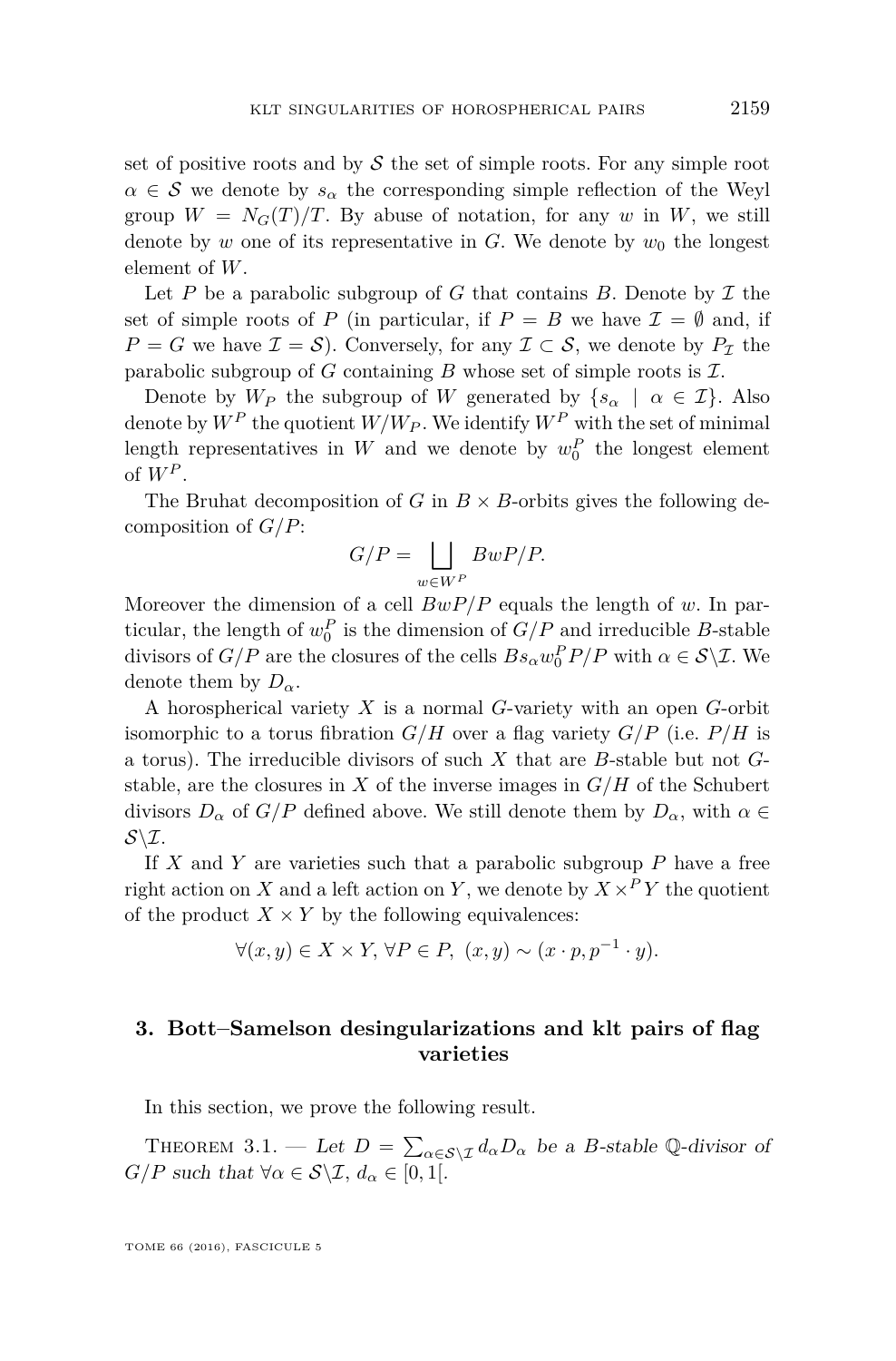There exists a *B*-stable log-resolution  $\phi$  :  $Z/P \longrightarrow G/P$  of  $(G/P, D)$ , where *Z* is a variety with a right action of *P* and a left action of *B*, such that the exceptional divisors of  $\phi$  are the quotient by  $P$  of irreducible divisors of *Z*, and such that  $K_{Z/P} - \pi^*(K_{G/P} + D) = \sum_{i \in \mathcal{E}} a_i E_i$  where for any  $i \in \mathcal{E}$ ,  $a_i$  > −1 and  $E_i$  is an irreducible divisor of *f*.

In particular the pair  $(G/P, D)$  is klt.

Moreover, for any  $i \in \mathcal{E}$ ,  $E_i$  is the quotient of an exceptional  $B \times P$ -stable divisor  $F_i$  of *Z* by *P* (left action of *B* and right action of *P*).

Remarks 3.2.

- (1) In general,  $\sum_{\alpha \in \mathcal{S} \setminus \mathcal{I}} D_{\alpha}$  is not a simple normal crossing Q-divisor of  $G/P$ . Then, it is not enough to know that  $G/P$  is smooth to say that  $(G/P, D)$  is klt, when  $D \neq 0$ .
- (2) Since  $D$  is globally generated, then  $(G/P, D')$  is klt for a general  $D'$  in  $|D|$  (consequence of [\[8,](#page-11-1) Lemma 9.1.9]). This remark can be generalized to spherical pairs, see [\[1,](#page-10-0) Theorem 5.3].

To prove Theorem [3.1,](#page-3-1) we use a Bott–Samelson resolution of *G/P*. Bott– Samelson resolutions of Schubert varieties of *G/B* have been introduced by R. Bott and H. Samelson [\[2\]](#page-11-2) and popularized by M. Demazure in [\[3\]](#page-11-3) and H.C. Hansen [\[4\]](#page-11-4). Here, we use the easy (and well-known) generalization of these works to  $G/P$ . And we choose the equivalent definition of Bott– Samelson resolutions that is now used in almost all papers on the topic.

For any simple root  $\alpha$ , we denote by  $P_{\alpha}$  the minimal parabolic subgroup  $P_{\{\alpha\}}$ .

DEFINITION 3.3. — Let  $s_{\alpha_1} s_{\alpha_2} \cdots s_{\alpha_N}$  be a reduced decomposition of  $w_0^P$  with  $\alpha_1 \ldots, \alpha_N$  in S. We define the Bott–Samelson variety *BS* to be the quotient of  $P_{\alpha_1} \times P_{\alpha_2} \times \cdots \times P_{\alpha_N}$  by the right action of  $B^N$  given by,

$$
(p_1, p_2, \ldots, p_N) \cdot (b_1, b_2, \ldots, b_N) = (p_1b_1, b_1^{-1}p_2b_2, \ldots, b_{N-1}^{-1}p_Nb_N).
$$

The map  $\phi' : BS \longrightarrow G/P$  that sends  $(p_1, p_2, \ldots, p_N)$  to  $p_1 p_2 \cdots p_N P/P$ is well-defined and birational (it is an isomorphism from the quotient of  $Bs_{\alpha_1}B \times Bs_{\alpha_2}B \times \cdots \times Bs_{\alpha_N}B$  by the right action of  $B^N$  to  $Bw_0^P/P$ ). Moreover, we can decompose this map by the usual map from *BS* to the Schubert variety  $Bw_0^P B/B$  of  $G/B$  and the projection map from  $G/B$  to *G/P*.

Hence, to get *Z* as in Theorem [3.1,](#page-3-1) we define *Z* to be the quotient of  $P_{\alpha_1} \times \cdots \times P_{\alpha_{N-1}} \times P_{\alpha_N \cup \mathcal{I}}$  by the right action of  $B^{N-1}$  given by,

$$
(p_1,\ldots,p_N)\cdot (b_1,b_2,\ldots,b_{N-1})=(p_1b_1,\ldots,b_{N-1}^{-1}p_N).
$$

ANNALES DE L'INSTITUT FOURIER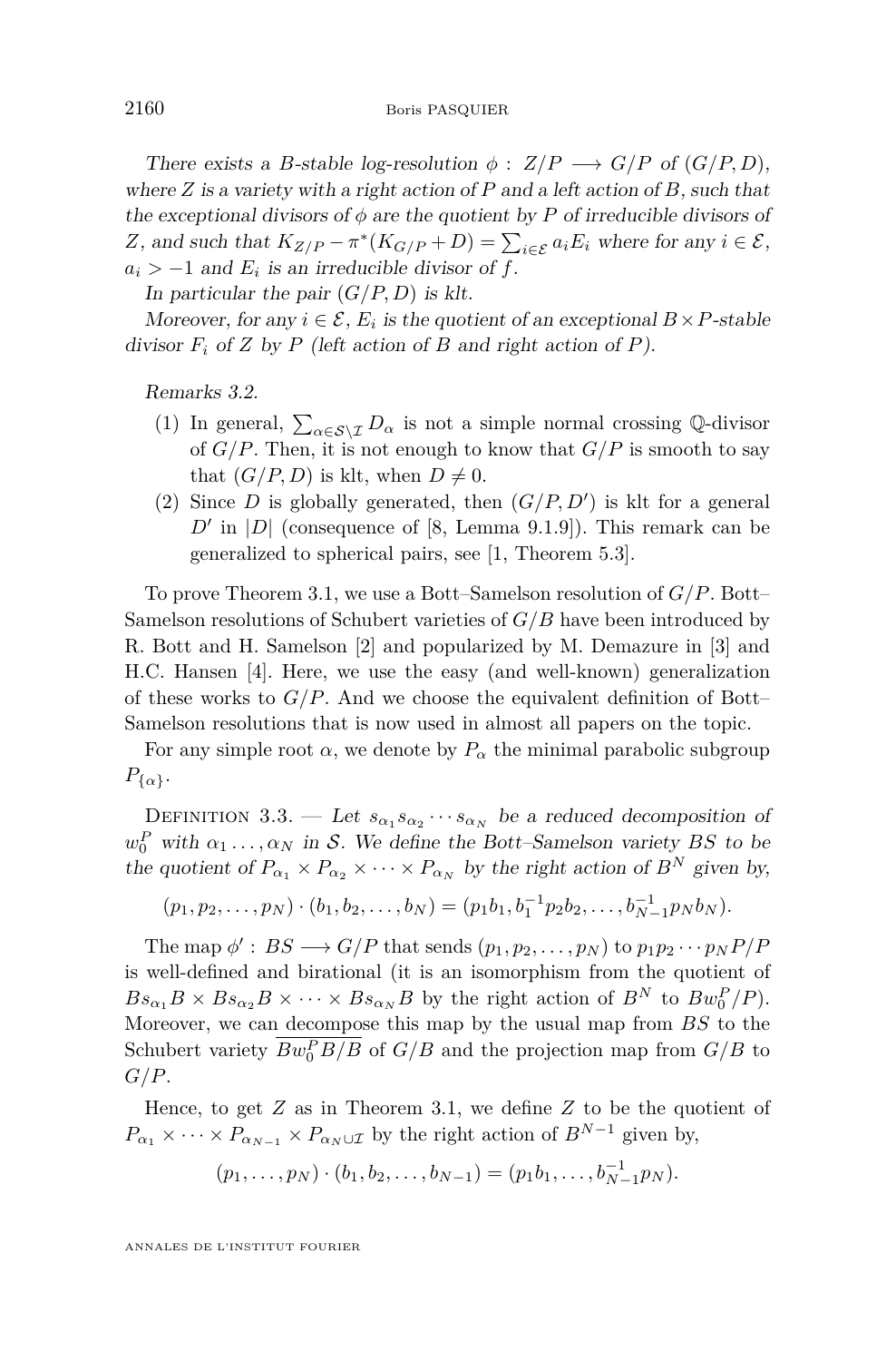Then, since  $P_{\alpha_N \cup I}/P = P_{\alpha_N}P/P \simeq P_{\alpha_N}/B$ , the *B*-varieties  $Z/P$  and *BS* are isomorphic and  $\phi$  : *Z*/*P*  $\longrightarrow$  *G*/*P* that sends  $(p_1, \ldots, p_N)$  to  $p_1 \cdots p_N P/P$  is well-defined and birational.

The lines bundles and divisors Bott–Samelson varieties are well-known, so that we can describe the lines bundles of *Z/P*, and the divisors of *Z/P* and *Z*.

<span id="page-5-2"></span>PROPOSITION 3.4 ([\[7,](#page-11-5) Section 3.3]). — For any  $i \in \{1, ..., N-1\}$ , we define  $F_i$  to be the  $B \times P$ -stable divisor of *Z* defined by the condition  $p_i \in B$ ; and we define  $F_N$  to be the  $B \times P$ -stable divisor of *Z* defined by  $p_N \in P$ .

Then, we can also define  $E_i$  to be the *B*-stable divisor  $F_i/P$  of  $Z/P$ . Moreover, the *B*-stable irreducible divisors of  $Z/P$  are the  $E_i$ 's with  $i \in$  $\{1, \ldots, N\}$ , and the family  $(E_i)_{i \in \{1, \ldots, N\}}$  is a basis of the cone of effective divisors of *Z/P*.

First remark that the divisor  $\sum_{i=1}^{N} E_i$  is clearly a simple normal crossing divisor. Also,  $G/P$  is smooth and  $\phi$  is *B*-equivariant, then by [\[5,](#page-11-6) VI.1, Theorem 1.5], we know that the exceptional locus of  $\phi$  is of pure codimension one, so it is the union of the  $E_i$ 's contracted by  $\phi$ .

Now, let  $\lambda$  be a character of P. It defines a line bundle  $\mathcal{L}_{G/P}(\lambda)$  on  $G/P$ (where *P* acts on the fiber over  $P/P$  by the character  $\lambda$ ). And by pull-back by  $\phi$ , it defines a line bundle  $\mathcal{L}_{Z/P}(\lambda)$  on  $Z/P$ .

The total space of  $\mathcal{L}_{Z/P}(\lambda)$  is the quotient of  $P_{\alpha_1} \times \cdots \times P_{\alpha_{N-1}} \times P_{\alpha_N \cup \mathcal{I}} \times \mathbb{C}$ by the right action of  $B^{N-1} \times P$  given by,

 $(p_1, \ldots, p_N, z) \cdot (b_1, \ldots, b_{N-1}, p) = (p_1b_1, b_1^{-1}p_2b_2, \ldots, b_{N-1}^{-1}p_Np, \lambda(p)z).$ 

By [\[3,](#page-11-3) Section 2.5, Proposition 1] adapted to our notation and by induction on *N*, we have the following result.

<span id="page-5-0"></span>PROPOSITION 3.5. — Let  $\lambda$  be a character of *P*. Then  $\mathcal{L}_{G/P}(\lambda)$  is the line bundle associated to the *B*-stable divisor  $D_{\lambda} := \sum_{\alpha \in S \setminus \mathcal{I}} \langle \lambda, \alpha^{\vee} \rangle D_{\alpha}$ .

Moreover,  $\phi^*(D_\lambda) = \sum_{i=1}^N \langle \lambda, \beta_i^\vee \rangle E_i$ , where for any  $i \in \{1, ..., N\}, \beta_i =$  $s_{\alpha_1}\cdots s_{\alpha_i-1}(\alpha_i).$ 

If  $\mathcal{I} \subset \mathcal{S}$ , we denote by  $\mathcal{R}^+_{\mathcal{I}}$  the set of positive roots generated by simple roots of *I*. Then we define  $\rho$  to be the half sum of positive roots, and  $\rho^P$  to be the half sum of positive roots that are not in  $\mathcal{R}^+_{\mathcal{I}}$  (in particular,  $\rho^B = \rho$ ).

It is well known that an anticanonical divisor of  $G/P$  is  $D_{2\rho}P$ . Anticanonical divisors of Bott-Sameslon resolutions are also well-known.

<span id="page-5-1"></span>PROPOSITION 3.6 ([\[11,](#page-11-7) Proposition 2]). — An anticanonical divisor of  $Z/P$  is  $\phi^*(D_\rho) + \sum_{i=1}^N E_i$ .

TOME 66 (2016), FASCICULE 5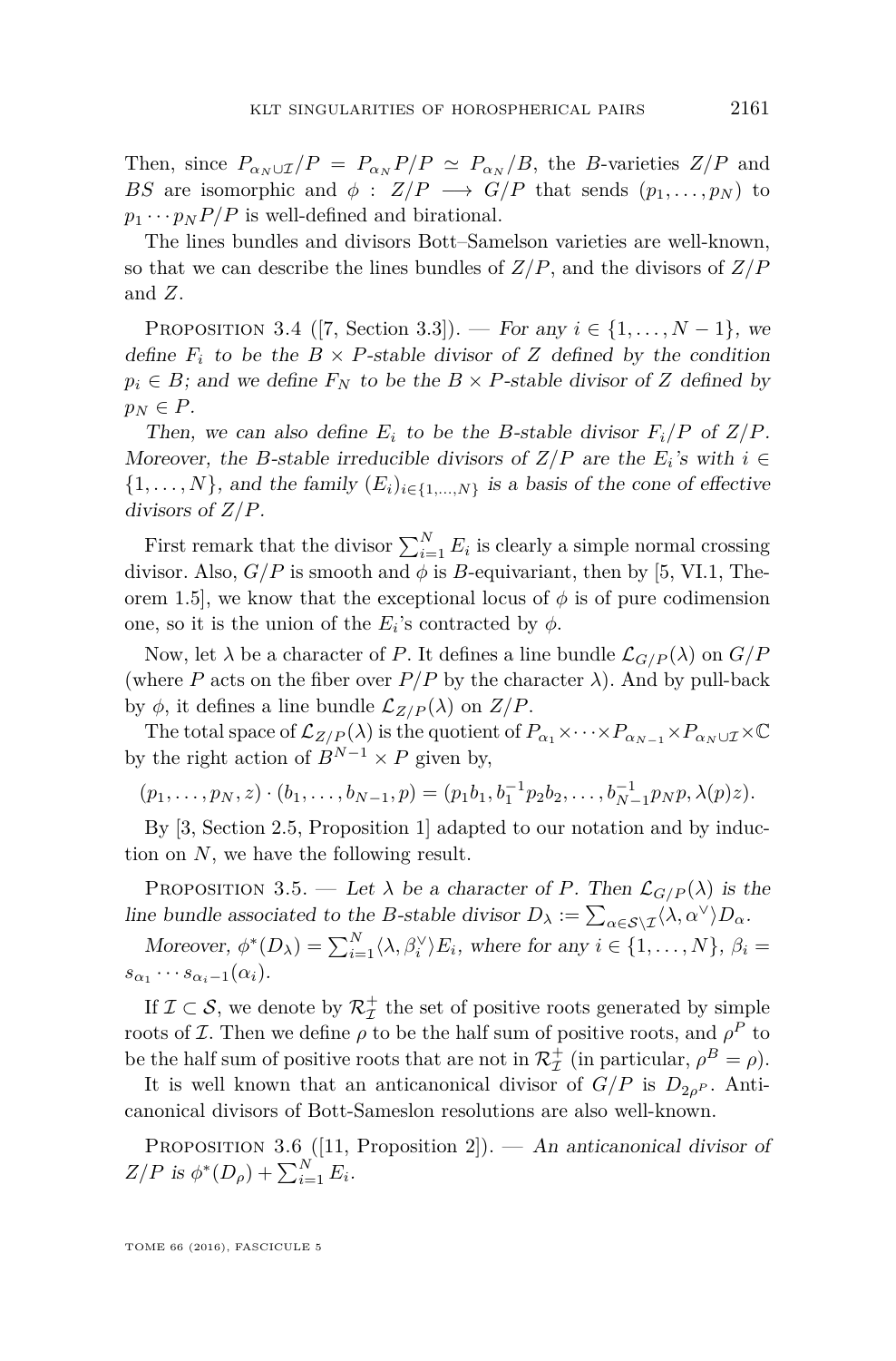<span id="page-6-1"></span>COROLLARY 3.7. — The pair  $(G/P, D)$  (with  $|D| = 0$  as in Theo-rem [3.1\)](#page-3-1) is klt if and only if for any  $\beta$  in  $\mathcal{R}^+ \backslash \mathcal{R}^+_{\mathcal{I}}$ ,

$$
\langle 2\rho^P - \rho - \sum_{\alpha \in \mathcal{S} \backslash \mathcal{I}} d_{\alpha} \varpi_{\alpha}, \beta^{\vee} \rangle > 0.
$$

Proof.  $-$  By Propositions [3.5](#page-5-0) and [3.6,](#page-5-1) we get

$$
K_{Z/P} - \phi^*(K_{G/P} + D) = -\phi^*(D_\rho) - \sum_{i=1}^N E_i + \phi^*(D_{2\rho^P}) - \phi^*(D)
$$
  

$$
= \phi^*(D_{2\rho^P - \rho - \sum_{\alpha \in S \setminus \mathcal{I}} d_\alpha \varpi_\alpha}) - \sum_{i=1}^N E_i
$$
  

$$
= \sum_{i=1}^N (\langle 2\rho^P - \rho - \sum_{\alpha \in S \setminus \mathcal{I}} d_\alpha \varpi_\alpha, \beta_i^\vee \rangle - 1) E_i.
$$

We conclude by remarking that, since  $s_{\alpha_1} s_{\alpha_2} \cdots s_{\alpha_N}$  is a reduced expression of  $w_0^P$ , the set  $\{\beta_i \mid i = 1 \cdots N\}$  is  $\mathcal{R}^+ \backslash \mathcal{R}^+_{\mathcal{I}}$ . — Первый процесс в постановки программа в серверном становки производительно становки производите с производ<br>В серверном становки производительно становки производительно становки производительно становки производительн

The condition of Corollary [3.7](#page-6-1) is always satisfied for  $|D|=0$  (see Proposition [5.1\)](#page-9-0). This proves Theorem [3.1.](#page-3-1)

#### **4. Horospherical pairs**

<span id="page-6-0"></span>From the classification of horospherical *G*-varieties, the description of *G*equivariant morphisms between horospherical *G*-varieties, the description of *B*-stable Cartier divisor of horospherical *G*-varieties and the description of a *B*-stable anticanonical divisor of horospherical *G*-varieties (see for example [\[9\]](#page-11-8)), we have the following result.

<span id="page-6-2"></span>PROPOSITION 4.1. — Let *X* be a horospherical *G*-variety with open orbit  $G/H$  isomorphic to a torus fibration  $G/H \longrightarrow G/P$  with P a parabolic subgroup of *G*. Then, there exists a smooth toric  $P/H$ -variety *Y* and a *G*-equivariant birational morphism *f* from the smooth horospherical *G*variety  $V := G \times^P Y$  to *X*, such that the exceptional locus of f is of pure codimension one.

Let *D* be a *B*-stable effective Q-divisor of *X* such that  $|D| = 0$ . Write  $K_V - f^*(K_X + D) = -f_*^{-1}(D) + \sum_{i \in \mathcal{E}} a_i V_i$ . Then, for any  $i \in \mathcal{E}$ ,  $V_i$  is exceptional and *G*-stable, in particular there exists a *P*-stable divisor *Y<sup>i</sup>* of *Y* such that  $V_i = G \times^P Y_i$ . Moreover,  $a_i > -1$  for any  $i \in \mathcal{E}$ .

We do not want here to recall the long theory of horospherical varieties. To get more details, see for example [\[9\]](#page-11-8) or [\[10\]](#page-11-9).

ANNALES DE L'INSTITUT FOURIER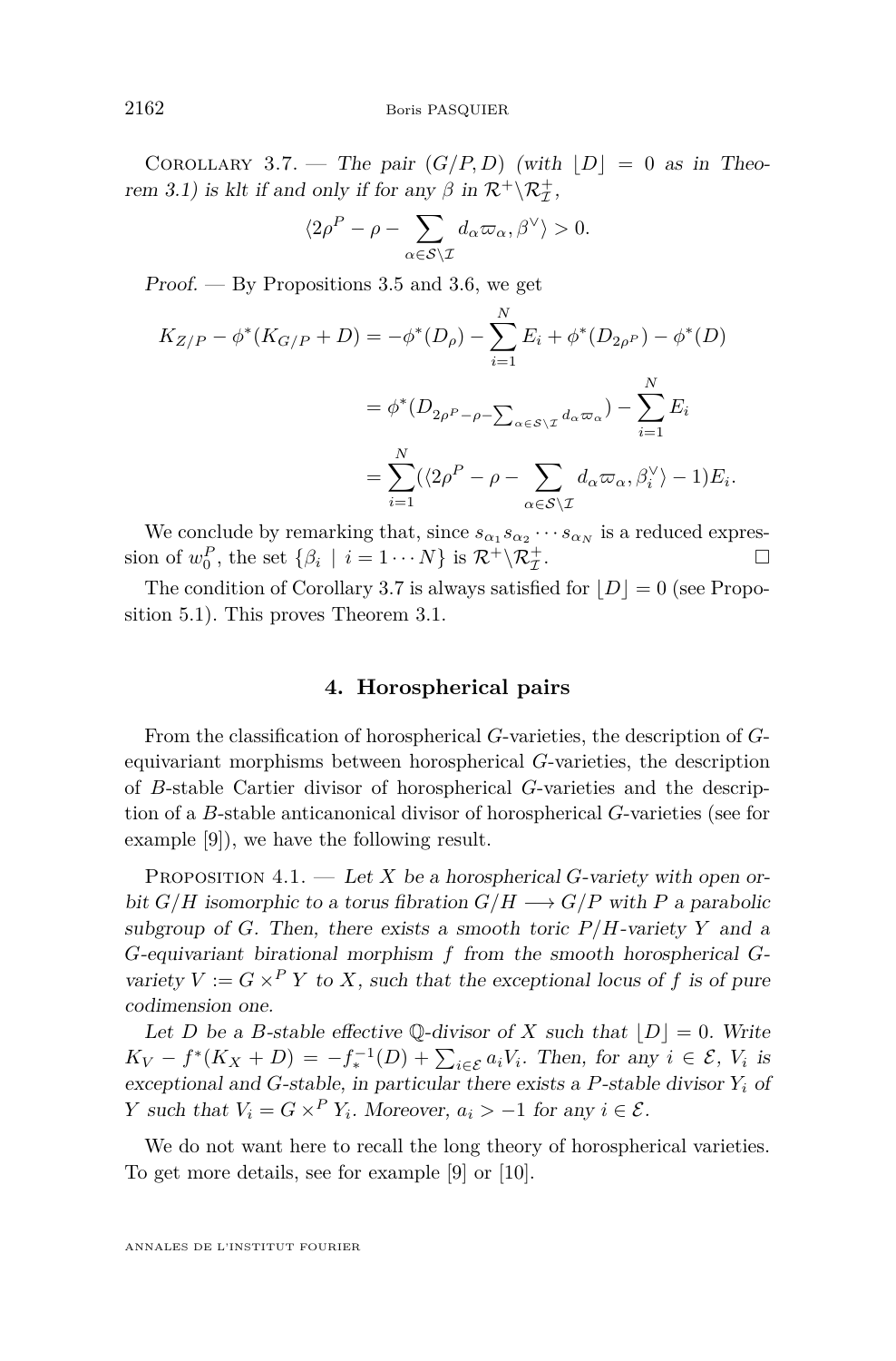Proof. — With the description in terms of colored fans of horospherical *G*-varieties and *G*-equivariant morphisms between them, *Y* can be chosen as the toric  $P/H$ -variety associated to a smooth subdivision  $\mathbb{F}_Y$  of the fan associated to the colored fan  $\mathbb{F}_X$  of X. Then we clearly have that  $V := G \times P$ *Y* is smooth and associated to the fan  $\mathbb{F}_Y$  considered as a colored fan without color. In particular, there exists a *G*-equivariant morphism from  $V := G \times^P Y$  to *X*.

Moreover, we can choose  $\mathbb{F}_Y$  such that:

- each image of a color of  $\mathbb{F}_X$  is in an edge of  $\mathbb{F}_Y$  and,
- each cone of  $\mathbb{F}_Y$  that is not a cone of  $\mathbb{F}_X$  contains an edge that is in  $\mathbb{F}_Y$  but not in  $\mathbb{F}_X$ .

These two conditions implies that the exceptional locus of *f* is of pure codimension one.

Any exceptional divisor  $V_i$  of  $f$  is  $G$ -stable and of the form  $G \times^P Y_i$  where *Yi* is a *P*-stable divisor of *Y* .

It remains to prove that  $a_i$  > −1 for any  $i \in \mathcal{E}$ . We use that −*K<sub>X</sub>* =  $\sum_{i=1}^{m} X_i + \sum_{\alpha \in \mathcal{S} \setminus \mathcal{I}} a_{\alpha} D_{\alpha}$  where the *X*<sub>*i*</sub>'s are the *G*-stable irreducible divisors of *X* and the  $a_{\alpha}$  are positive integers. Similarly, with our notation,  $K_V = -\sum_{i=1}^m f_*^{-1}(X_i) - \sum_{i \in \mathcal{E}} V_i - \sum_{\alpha \in \mathcal{S} \setminus \mathcal{I}} a_\alpha D_\alpha$ . In particular, by hypothesis on *D*, we remark that the divisor  $-K_X - D$  is strictly effective (ie,  $\sum_{i=1}^{m} b_i X_i + \sum_{\alpha \in \mathcal{S} \setminus \mathcal{I}} b_{\alpha} D_{\alpha}$ , with  $b_i > 0$  for any  $i \in \{1, ..., m\}$  and  $b_{\alpha} > 0$ for any  $\alpha \in \mathcal{S}\backslash\mathcal{I}$  and then, by the description of pull-backs of *B*-stable divisors of horospherical varieties,  $f^*(-K_X - D)$  is also strictly effective. Hence, we have  $a_i > -1$  for any  $i \in \mathcal{E}$ .

THEOREM  $4.2.$  — Let *X* be a horospherical *G*-variety. Let *D* be any *B*-stable Q-divisor *D* of *X* such that  $|D| = 0$ , then  $(X, D)$  has klt singularities.

Proof. — Let *f* be as in Proposition [4.1](#page-6-2) and let *Z* be as in Theorem [3.1.](#page-3-1) Define  $V' := Z \times^P Y$  and let  $\pi : V' \longrightarrow V$  the natural *B*-equivariant morphism defined from *φ*.

We first prove that the *B*-equivariant morphism  $f \circ \pi : V' \longrightarrow X$  is a log resolution of  $(X, D)$ . By composition, it is clearly a birational morphism and its exceptional locus is the union of the inverse images  $Z \times^P Y_i$  of the exceptional divisors of *f* and the exceptional divisors  $F_i \times^P Y$  of  $\pi$  (the exceptional locus of  $\pi$  is of pure codimension one because *V* is smooth).

The divisor  $(f \circ \pi)_*^{-1}(D) + \sum_{E \in \text{Exc}(f \circ \pi)} E$  is a *B*-stable divisor of *V'* and then has simple normal crossings. Indeed, a *B*-stable irreducible divisor of  $V'$  is either  $F_i \times^P Y$  where  $F_i$  is one of the *B*-stable irreducible divisors of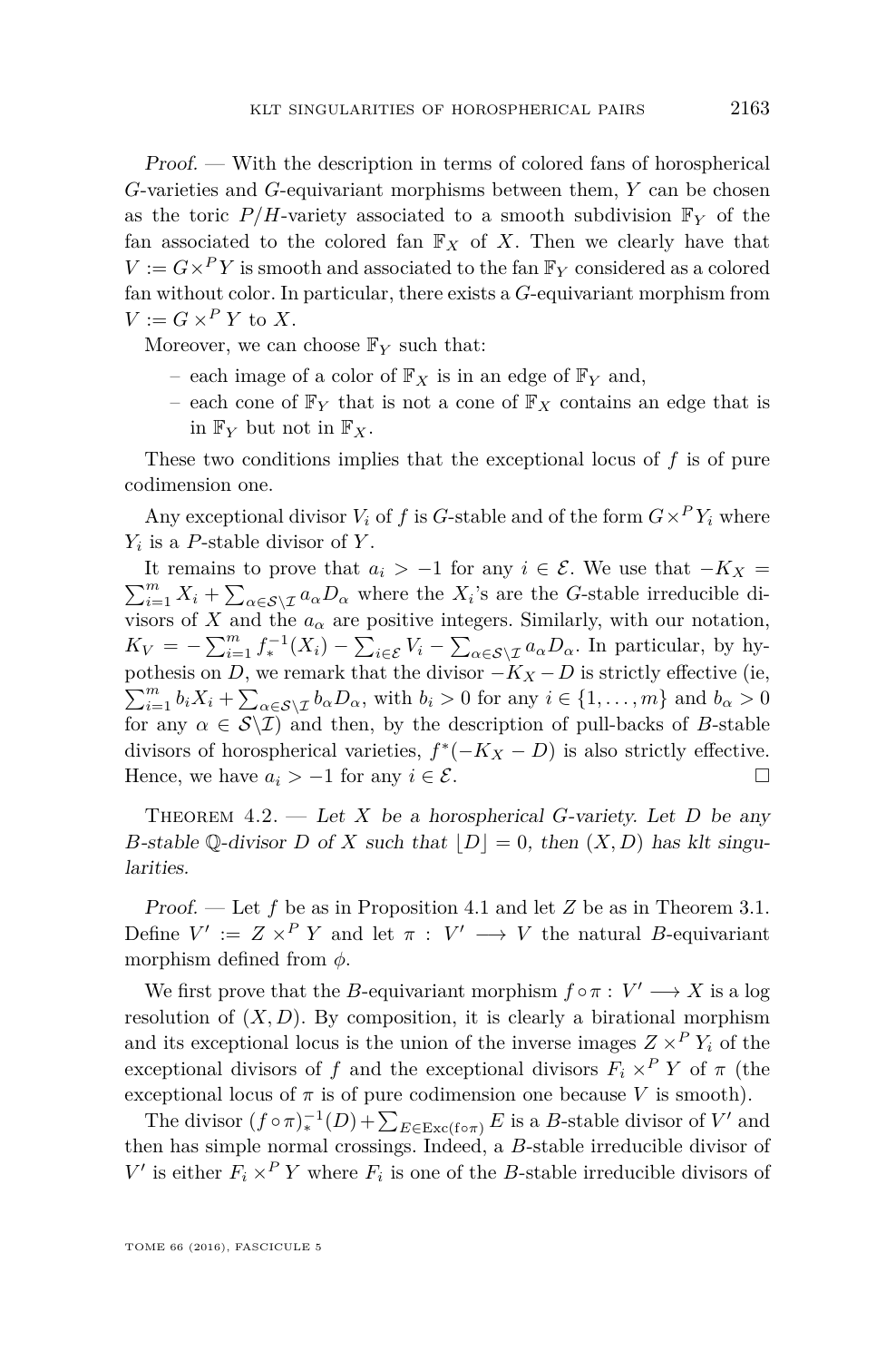*Z* described in Proposition [3.4,](#page-5-2) or  $Z \times^P Y_i$  where  $Y_i$  is a *P*-stable divisor of *Y* . (Recall that, any divisor of a smooth toric variety that is stable under the action of the torus has simple normal crossings, because such a variety is everywhere locally isomorphic to  $\mathbb{C}^n$  with the natural action of  $(\mathbb{C}^*)^n$ .)

Since *D* is *B*-stable, we have  $D = \sum_{i=1}^{m} d_i X_i + \sum_{\alpha \in S \setminus \mathcal{I}} d_{\alpha} D_{\alpha}$  where the *X<sup>i</sup>* 's are the *G*-stable irreducible divisors of *X*. We denote by *D<sup>B</sup>* the *B*-stable but not *G*-stable part  $\sum_{\alpha \in S \setminus \mathcal{I}} d_{\alpha} D_{\alpha}$  of *D*. Then we decompose  $K_{V'} - (f \circ \pi)^*(K_X + D)$  as follows:

$$
(K_{V'} - \pi^*(K_V + f_*^{-1}(D_B))) + \pi^*(K_V - f^*(K_X + D) + f_*^{-1}(D_B)).
$$

By Proposition [4.1,](#page-6-2)

$$
K_V - f^*(K_X + D) + f_*^{-1}(D_B) = \sum_{i \in \mathcal{E}} a_i V_i - \sum_{i=1}^m d_i f_*^{-1}(X_i),
$$

where for any  $i \in \mathcal{E}$ ,  $a_i > -1$  and  $V_i = G \times^P Y_i$  with some *P*-stable irreducible divisor  $Y_i$  of  $Y$ . Moreover, for any  $i \in \{1, \ldots, m\}, -d_i > -1$ and the *G*-stable divisor  $f_*^{-1}(X_i)$  can be written  $V_i = G \times^P Y_i$  with some *P*-stable irreducible divisor *Y*<sub>*i*</sub> of *Y*. Thus,  $K_V - f^*(K_X + D) + f_*^{-1}(D_B) =$  $\sum_{i \in \mathcal{E}'} a_i V_i$ , where for any  $i \in \mathcal{E}'$ ,  $a_i > -1$ .

We remark that the inverse image of  $V_i$  by  $\pi$  is the irreducible divisor  $Z \times^P V_i$  so that  $\pi^*(V_i) = Z \times^P Y_i$ . Hence,  $\pi^*(K_V - f^*(K_X + D) + f_*^{-1}(D)) =$  $\sum_{i \in \mathcal{E}'} a_i Z \times^P Y_i$ .

To compute  $K_{V'} - \pi^*(K_V + f_*^{-1}(D_B))$ , we use the fibrations  $p: V =$  $G \times^P Y \longrightarrow G/P$  and  $p' : V' = Z \times^P Y \longrightarrow Z/P$ , which have the same fiber. To summarize, we get the following commutative diagram.

$$
V' = Z \times^P Y \xrightarrow{\pi} V = G \times^P Y \xrightarrow{f} X
$$
  
\n
$$
\downarrow p'
$$
  
\n
$$
Z/P \xrightarrow{\phi} G/P
$$

In particular, we have  $K_V = p^*(K_{G/P}) + K_p$  and  $K_{V'} = p'^*(K_{Z/P}) + K_{p'}$ . Moreover, the relative canonical divisors  $K_{p'}$  and  $K_p$  satisfy  $K_{p'} = \pi^*(K_p)$ .

Moreover, for any *B*-stable irreducible divisor *D* of *V* that is not *G*stable, *D* is the pull-back by *p* of a Schubert divisor of *G/P*, in particular  $D = p^*(p_*(D)).$ 

ANNALES DE L'INSTITUT FOURIER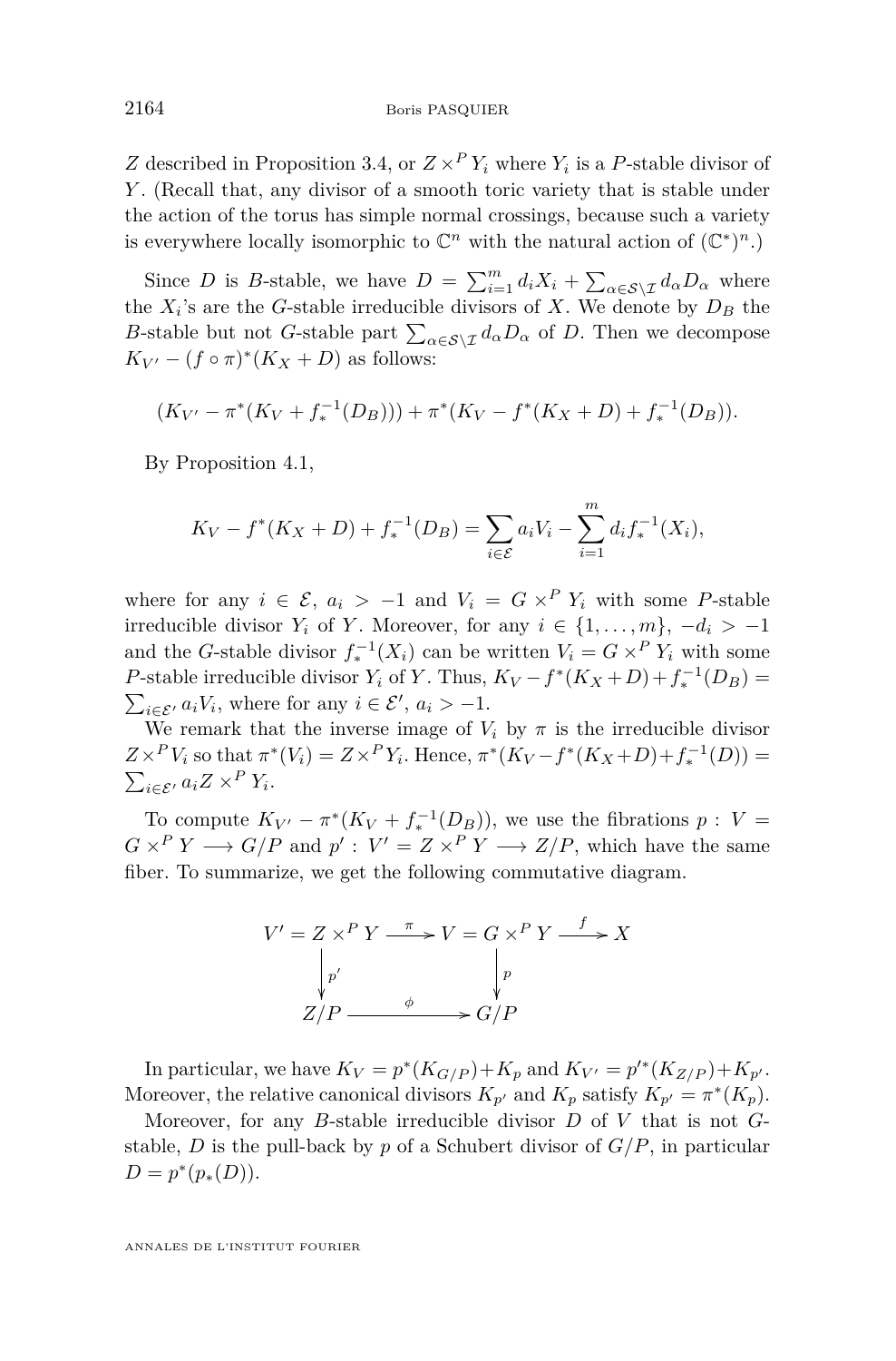Hence, we get

$$
K_{V'} - \pi^*(K_V + f_*^{-1}(D_B)) = p'^*(K_{Z/P}) + K_{p'} - \pi^*p^*(K_{G/P})
$$
  

$$
- \pi^*(K_p) - \pi^*(f_*^{-1}(D_B))
$$
  

$$
= p'^*(K_{Z/P}) + \pi^*(K_p) - p'^*\phi^*(K_{G/P})
$$
  

$$
- \pi^*(K_p) - \pi^*(p^*p_*(f_*^{-1}(D_B)))
$$
  

$$
= p'^*(K_{Z/P} - \phi^*(K_{G/P} + p_*(f_*^{-1}(D_B))).
$$

Remark that  $\lfloor p_*(f_*^{-1}(D_B)) \rfloor = \lfloor D_B \rfloor$ , so that by Theorem [3.1,](#page-3-1) we get  $K_{Z/P} - \phi^*(K_{G/P} + p_*(f_*^{-1}(D_B)) = \sum_{i \in \mathcal{E}''} a_i F_i/P$ , where for any  $i \in \mathcal{E}''$ , we have  $a_i$  >  $-1$  and  $F_i$  is a  $B \times P$ -stable irreducible divisor of *Z*.

Hence, we have  $K_{V'} - \pi^*(K_V + f_*^{-1}(D_B)) = \sum_{i \in \mathcal{E}''} a_i F_i \times^P Y$ . And finally, we have

$$
K_{V'} - (f \circ \pi)^*(K_X + D) = \sum_{i \in \mathcal{E}''} a_i F_i \times^P Y + \sum_{i \in \mathcal{E}'} a_i Z \times^P Y_i,
$$

with, for any  $i \in \mathcal{E}'' \cup \mathcal{E}', a_i > -1.$ 

#### **5. A result on root systems**

<span id="page-9-1"></span>This section is independent of the rest of the paper. We prove a result enabling to deduce Theorem [3.1](#page-3-1) from Corollary [3.7.](#page-6-1) We keep notation of Section [2.](#page-2-1) If we have a parabolic subgroup *P* containing *B*, we denote by If the subset of S such that  $P = P_{\mathcal{I}}$ . Recall that, we denote by  $\mathcal{R}_{\mathcal{I}}^+$  the set of positive roots generated by simple roots of  $I$ ,  $\rho$  denotes the half sum of positive roots, and  $\rho^P$  denotes the half sum of positive roots that are not in  $\mathcal{R}^+_{\mathcal{I}}$ .

<span id="page-9-0"></span>Proposition 5.1. — For any (proper) parabolic subgroup *P* of *G* containing *B*, and for any  $\beta$  in  $\mathcal{R}^+ \backslash \mathcal{R}^+_{\mathcal{I}}$ ,

<span id="page-9-2"></span>(5.1) 
$$
\langle 2\rho^P - \rho - \sum_{\alpha \in \mathcal{S} \setminus \mathcal{I}} \varpi_\alpha, \beta^\vee \rangle \geq 0.
$$

Note that  $\rho = \sum_{\alpha \in S} \varpi_{\alpha}$  and that  $2\rho^P = 2\rho - \sum_{\gamma \in R_{\mathcal{I}}^+} \gamma = 2 \sum_{\alpha \in S} \varpi_{\alpha} \sum_{\gamma \in \mathcal{R}_{\mathcal{I}}^{+}} \gamma$ . Hence, equation [5.1](#page-9-2) is equivalent to

<span id="page-9-3"></span>(5.2) 
$$
\langle \sum_{\alpha \in \mathcal{I}} \varpi_{\alpha} - \sum_{\gamma \in \mathcal{R}_{\mathcal{I}}^+} \gamma, \beta^{\vee} \rangle \geq 0.
$$

TOME 66 (2016), FASCICULE 5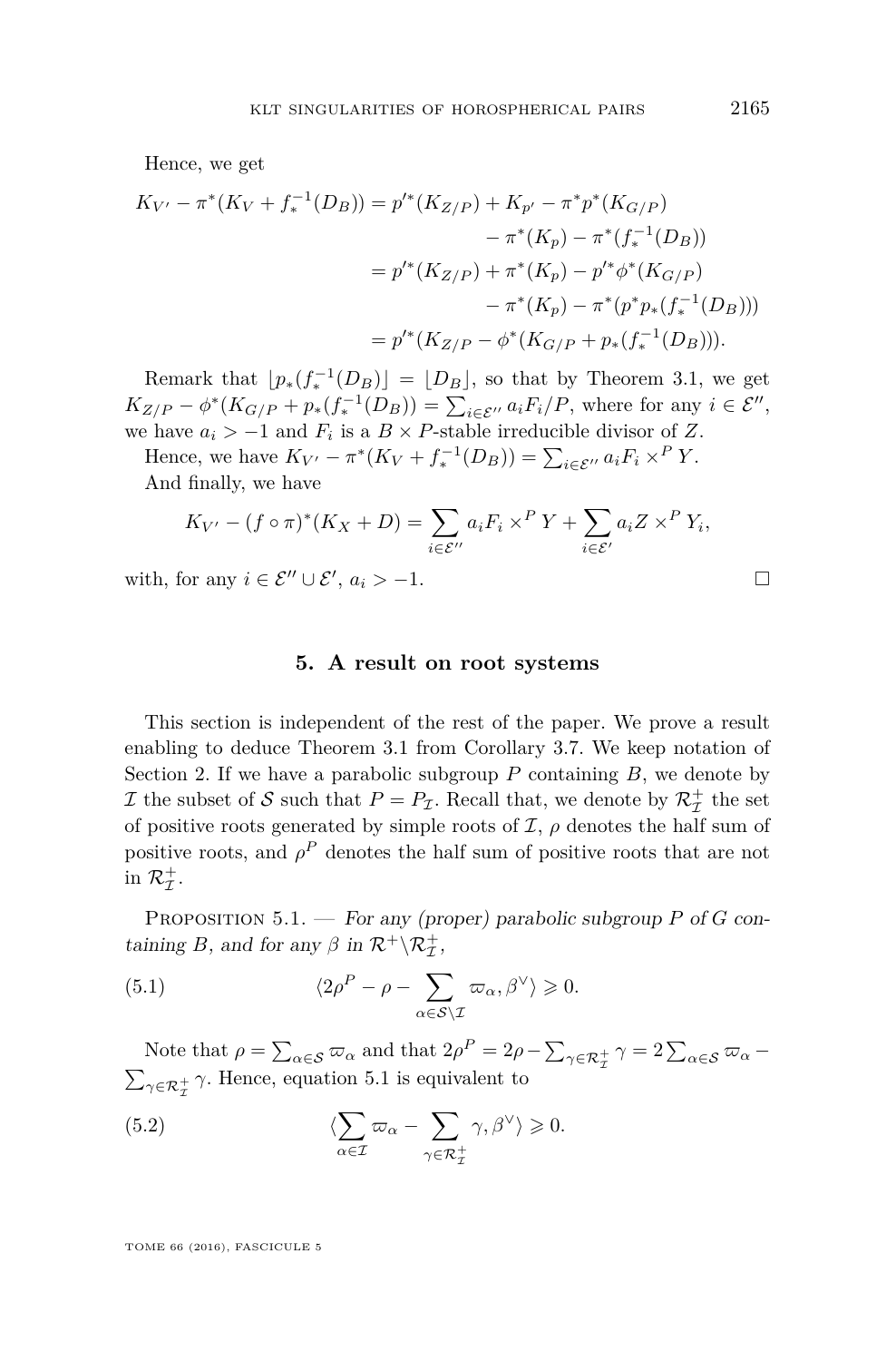Remarks 5.2.

- (1) If  $\mathcal{I} = \emptyset$  (i.e. if  $P = B$ ), equations [\(5.1\)](#page-9-2) and [\(5.2\)](#page-9-3) are trivially satisfied.
- (2) If  $\beta \in \mathcal{R}_{\mathcal{I}}^+$  then  $\langle \sum_{\alpha \in \mathcal{I}} \varpi_\alpha \sum_{\gamma \in \mathcal{R}_{\mathcal{I}}^+} \gamma, \beta^\vee \rangle = -\langle \sum_{\alpha \in \mathcal{I}} \varpi_\alpha, \beta^\vee \rangle$  is negative.

<span id="page-10-1"></span>LEMMA 5.3. — Denote by  $w_{0,P}$  the longest element of  $W_P$ . Then, we have

$$
w_{0,P}(\sum_{\alpha \in \mathcal{I}} \varpi_\alpha) = \sum_{\alpha \in \mathcal{I}} \varpi_\alpha - \sum_{\gamma \in \mathcal{R}^+_{\mathcal{I}}} \gamma.
$$

Proof. — First note that, for any character  $\lambda$  of *T* and for any  $w \in W_P$ ,  $w(\lambda) - \lambda$  is in the lattice  $\bigoplus_{\alpha \in \mathcal{I}} \mathbb{Z}\alpha$  (it can be easily proved by induction on the length of *w*).

Moreover,  $\rho_P := \sum_{\gamma \in \mathcal{R}^+_{\mathcal{I}}} \gamma$  satisfies  $\langle \rho_P, \alpha^{\vee} \rangle = 2$  for any  $\alpha \in \mathcal{I}$  (same result as the well-known result:  $\langle \rho, \alpha^{\vee} \rangle = 2$  for any  $\alpha \in S$ ). And, since  $w_{0,P}$ is the longest element of  $W_P$ , we see that for any  $\alpha \in \mathcal{I}$ , the root  $w_{0,P}(\alpha)$ is the opposite of a simple root in  $\mathcal{I}$ .

Hence, if we denote by  $\lambda$  the character  $w_{0,P}(\sum_{\alpha \in \mathcal{I}} \varpi_\alpha) - \sum_{\alpha \in \mathcal{I}} \varpi_\alpha +$  $\sum_{\gamma \in \mathcal{R}_{\mathcal{I}}^+} \gamma$ , we get  $\lambda \in \bigoplus_{\alpha \in \mathcal{I}} \mathbb{Z}\alpha$  and, for any  $\alpha \in \mathcal{I}$ , we have

$$
\langle \lambda, \alpha^{\vee} \rangle = \langle \sum_{\alpha \in \mathcal{I}} \varpi_{\alpha}, w_{0,P}(\alpha^{\vee}) \rangle - \langle \sum_{\alpha \in \mathcal{I}} \varpi_{\alpha}, \alpha^{\vee} \rangle + \langle \rho_{P}, \alpha^{\vee} \rangle = -1 - 1 + 2 = 0.
$$

Then, we deduce that  $\lambda = 0$ , which proves the lemma.

Proof of Proposition [5.1.](#page-9-0) — By Lemma [5.3,](#page-10-1) we get for any  $\beta \in \mathcal{R}^+ \backslash \mathcal{R}^+_{\mathcal{I}}$ ,

$$
\langle \sum_{\alpha \in \mathcal{I}} \varpi_{\alpha} - \sum_{\gamma \in \mathcal{R}_{\mathcal{I}}^+} \gamma, \beta^{\vee} \rangle = \langle \sum_{\alpha \in \mathcal{I}} \varpi_{\alpha}, w_{0,P}(\beta^{\vee}) \rangle.
$$

But, the positive roots that are send to negative roots by  $w_{0,P}$  are exactly the roots in  $\mathcal{R}_{\mathcal{I}}^+$ . In particular, for any  $\beta \in \mathcal{R}^+ \setminus \mathcal{R}_{\mathcal{I}}^+$ ,  $w_{0,P}(\beta^{\vee})$  is a positive coroot, and

$$
\langle \sum_{\alpha \in \mathcal{I}} \varpi_{\alpha}, w_{0,P}(\beta^{\vee}) \rangle \geqslant 0. \square
$$

Remark 5.4. — Let  $\beta \in \mathcal{R}^+ \backslash \mathcal{R}^+_{\mathcal{I}}$ . Then  $\langle \sum_{\alpha \in \mathcal{I}} \varpi_\alpha - \sum_{\gamma \in \mathcal{R}^+_{\mathcal{I}}} \gamma, \beta^\vee \rangle = 0$ if and only if  $w_{0,P}(\beta) \in \mathcal{R}_{\mathcal{S}\setminus\mathcal{I}}^+$ . In particular, if  $\mathcal{I} \neq \mathcal{S}$ , there exists  $\beta \in$  $\mathcal{R}^+ \backslash \mathcal{R}^+_{\mathcal{I}}$  such that  $\langle \sum_{\alpha \in \mathcal{I}} \varpi_\alpha - \sum_{\gamma \in \mathcal{R}^+_{\mathcal{I}}} \gamma, \beta^\vee \rangle = 0.$ 

#### BIBLIOGRAPHY

<span id="page-10-0"></span>[1] V. Alexeev & M. Brion, "Stable reductive varieties. II. Projective case", Adv. Math. **184** (2004), no. 2, p. 380-408.